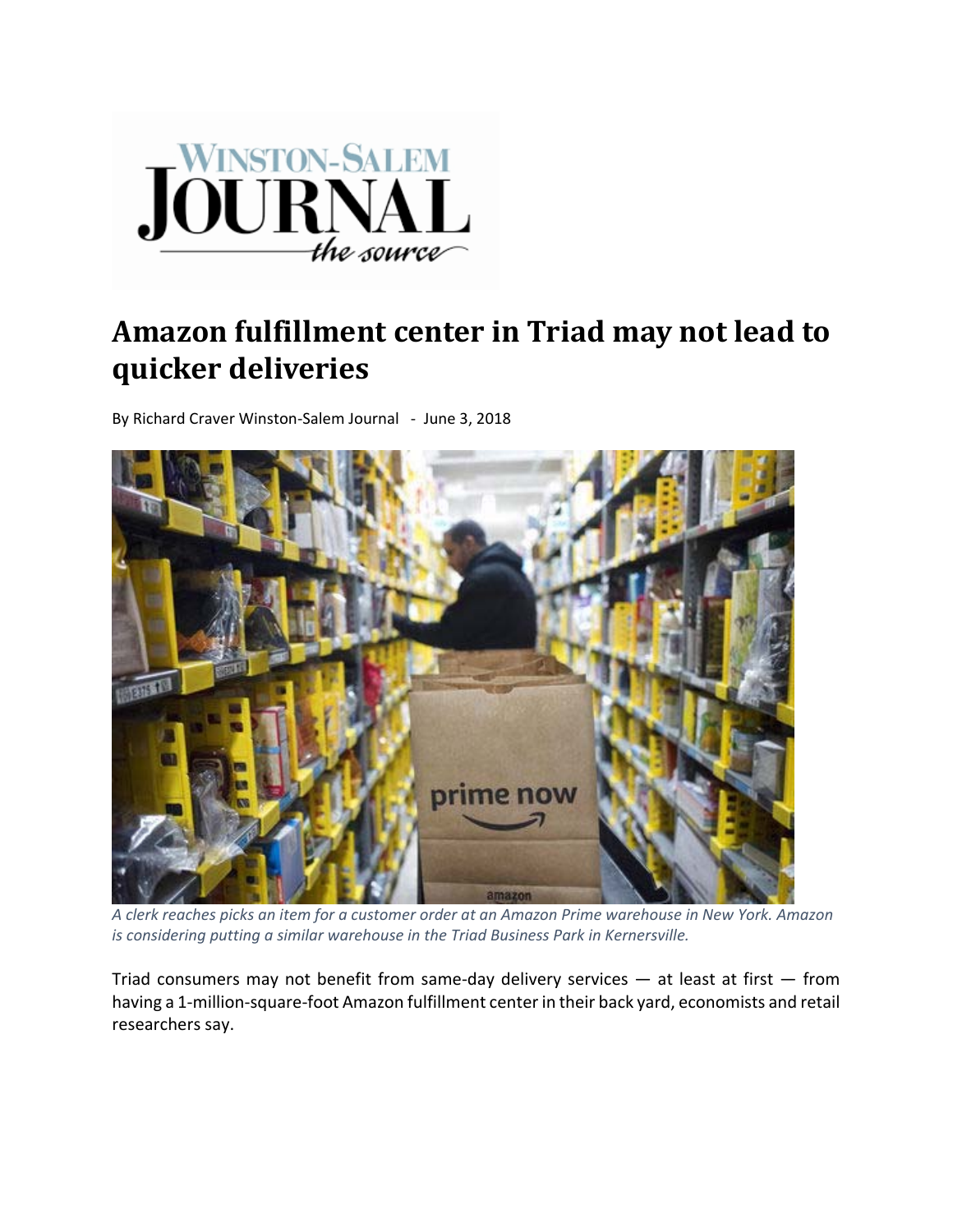However, the proposed center in Kernersville likely will increase the odds of receiving a delivery within 24 hours, depending on the products being purchased and what kind of goods the center will keep in constant inventory.

Kernersville planning officials are reviewing a permit request from an Atlanta commercial real‐ estate firm for what could be a \$150 million project near Old Greensboro Road in the Guilford County part of the community.

That site is near a 483,000‐square‐foot FedEx Ground facility that opened in 2011 and expanded in 2013. It's also within seven miles of FedEx's sorting hub at Piedmont Triad International Airport.



According to a project site map compiled by Triad Design Group, Amazon would acquire a 94‐ acre site where it would have up to 952 full‐time and full-time equivalent employees.

Amazon has not returned interview requests about plans for the center.

A December 2016 study on Amazon's fulfillment centers by economists from Cornell, Pennsylvania and Pennsylvania State determined the average fulfillment center had

517 employees.

The economists said Amazon had nearly doubled the number of fulfillment centers over the past four years from 54 to 102 in large part "to shorten the outbound shipping distance that is handled by one of the contracted shipping companies."

In most instances, according to Business Insider, when a customer makes a purchase, the order "will get pinged onto an employee's handheld scanner."

"It will direct them to the areas where each item is located. Employees scan the item, place it in a tote, scan the tote and then send it on a conveyor belt for shipping preparation."

Oftentimes, products are fulfilled at the site closest to the manufacturing and production sites of suppliers.

Depending on how Amazon designs the potential Kernersville center, it could eliminate the sorting step of the delivery process. For Amazon, sorting organizes each day's shipments as close to the customer destination as possible, typically by ZIP code, before being sent out.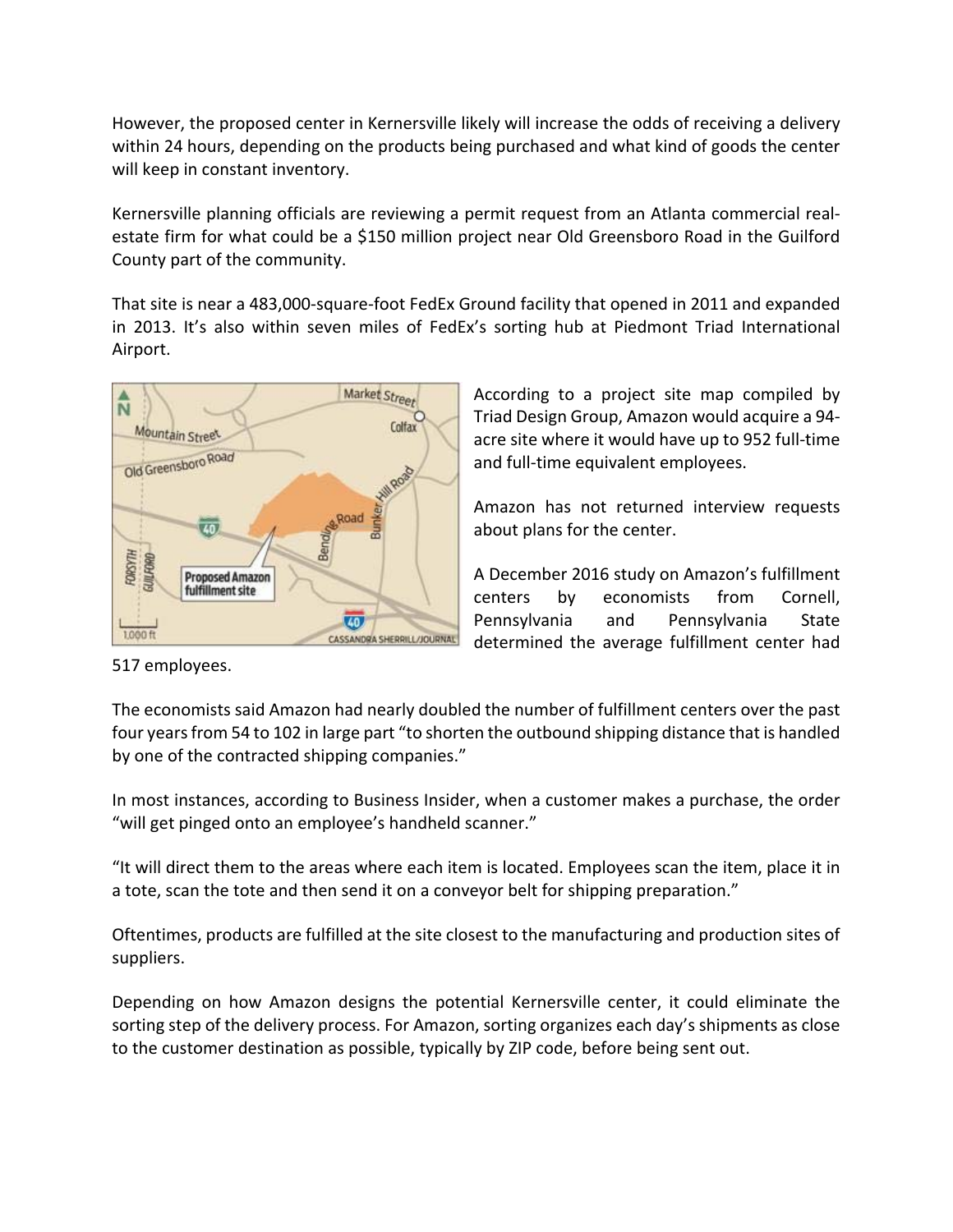Katja Seim, an economics professor with the Wharton School of the University of Pennsylvania, said "under that scenario, the service's costs are lower, giving Amazon more bargaining power when negotiating their per-package shipping costs."

## **Amazon centers**

According to MWPVL, a global supply chain and logistics consultant, Amazon operates fulfillment and distribution centers that include: small sortable; large sortable; small non‐sortable; large non‐sortable; Prime Now centers; specialty apparel, footwear and textbooks; specialty small parts; regional sorting centers; and returns processing centers.

Small sortable is defined as multiple items that can fit in one box. Large sortable is larger items that can fit in one box. Non‐sortable islarge itemsthat require their own box. Prime Now centers stock a limited line of high‐demand products for delivery within two hours.

It is not clear from the project site map submitted to the Kernersville Planning Board whether Amazon is potentially considering a small or large sortable center here.

In North Carolina, Amazon has about 2,000 employees. Its facilities are: large non‐sortable in Concord; same‐day Prime Now centers in Charlotte and Raleigh; redistribution center and Prime Air service in Charlotte; sorting centers in Concord and Durham; and a delivery station in Charlotte.

Regional sorting centers are part of a collaboration with the U.S. Postal Service that allows Amazon to have products delivered on Sunday.

The potential Kernersville fulfillment center appears to be part of Amazon's strategy for "condensing the delivery time to what the consumer is demanding in the marketplace," said Carter Smith, executive vice president of Spartanburg (S.C.) Economic Futures Group.

In September 2012, Amazon opened in Spartanburg a similar sized fulfillment center dedicated to large sortable goods. It is one of two large fulfillment centers in the state; the other in Lexington, S.C., has 1.2 million square feet dedicated to small sortable goods.

"For some markets, it's going from two days to one day, or from one day to same day," Smith said.

"Clearly, the closer you are to the center, the quicker you are likely to get your delivery, but factors such as traffic congestion and access to interstates also are taken into consideration by Amazon," Smith said.

The economists said their research determined that the expansion strategy has not led to additional demand for Amazon services, "most likely due to the fact that expansion did not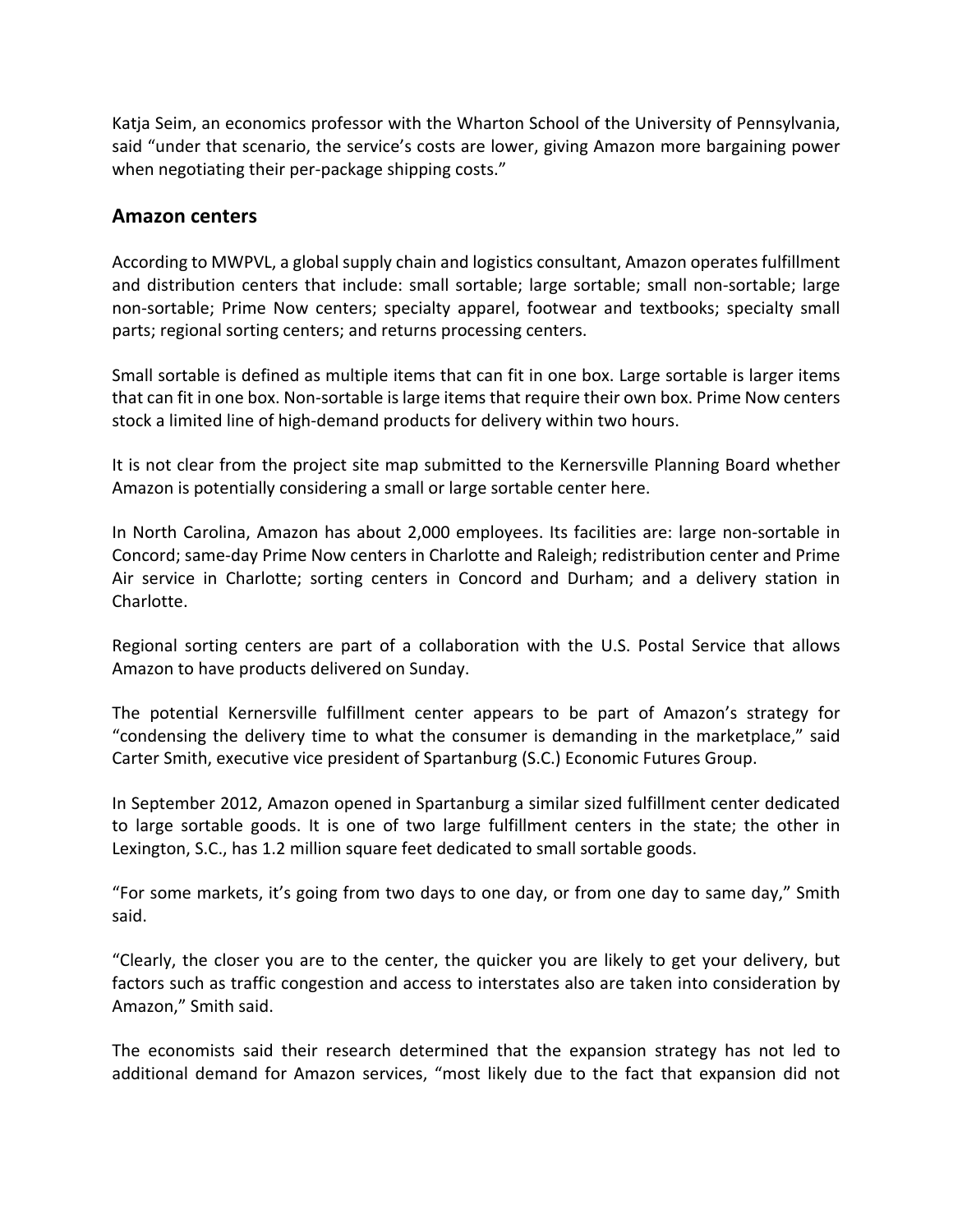actually result in faster shipping speeds for the vast majority of consumers apart from the possibility of one‐day shipping."

## **Taxes**

The main reason why Kernersville may be getting the state's first full‐sized Amazon fulfillment center is as much about the online retail giant conceding on a state sales tax dispute in 2013 as geography and retail trends.

Before 2013, Amazon's fulfillment center strategy was to place facilities in communities with low county and state sales tax rates, such as Delaware, New Hampshire and Nevada, that were adjacent to large metropolitan areas, such as California and New York.

The reasoning was that federal law required Amazon to collect sales tax on the customer's behalf where it had a physical presence, such as a fulfillment center. Operating out of states with lower sales taxes shaved the overall costs for some consumers.

"Consumers dislike paying taxes, meaning there must be gains of network expansion due to faster shipping and/or reduced shipping costs" to offset the potential for making less revenue from sales in states with higher sales taxes.

The economists in the Amazon fulfillment study said Amazon "faced a trade‐off between the revenue consideration from exposing local customers to sales tax, and the cost savings from reducing the shipping distance to those customers."

"The (sales) tax effects dominate any willingness‐to‐pay more response (from consumers) due to increased delivery convenience. It ruled out such demand‐side benefits from proximity as a consideration for Amazon's network formation."

As Amazon began charging the sales tax to consumers, it also launched its major surge in fulfillment and other centers that made the Prime Now center concept more economically viable.

"As Amazon grew in scale, the network of fulfillment centers expanded, presumably to be closer to population hubs despite sales‐tax implications and higher fixed costs of warehousing in densely populated states," according to the economists' study.

The bulk of Amazon's first wave of new fulfillment centers from 2014 to 2017 went into California, Tennessee and Virginia. The economists noted Amazon had plans to enter North Carolina in 2018, as well as expand in Georgia, Illinois and Ohio.